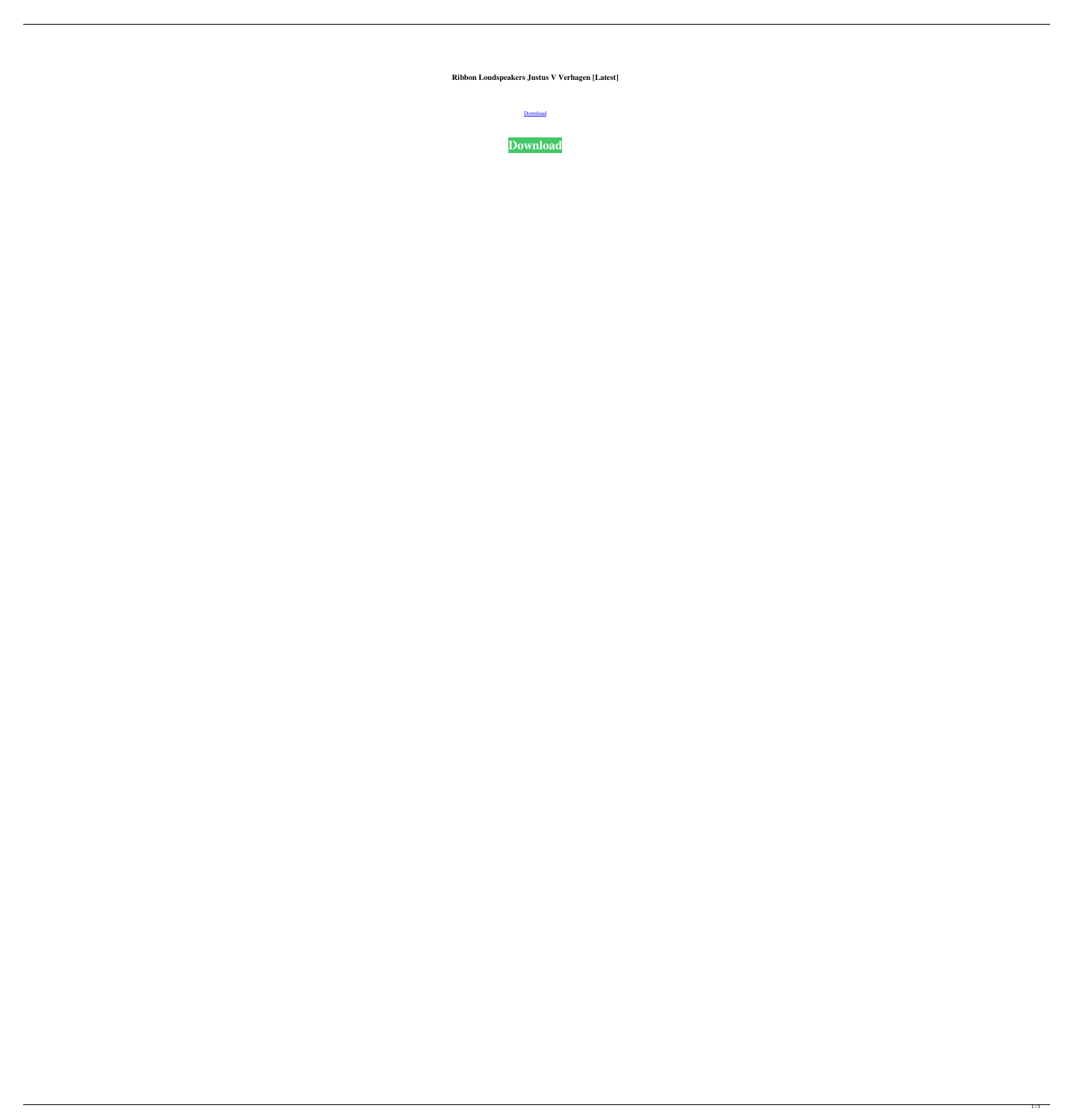THE WALL OF GLASS WEIGHTED WALLS AND SOUND BARRIER WALLSLIGHT BULK HEAD RESISTORS (TENSIONLESS) STREAMLINING ANALOG AND DIGITAL DEDICATIONSLIQUID HEAD RESISTORS (TENSIONED) WIRING INSTRUCTIONS (FOR ALL FOUR MONITORS)CONSTR DISPLAYSAMPLE AUDIO USING TIBOOKTS DUMMY AUDIO HEADRESISTORS (FOR VALIDATION) The classic ribbon loudspeaker I thought I would write a bit about how loudspeaker was made and what they are like. The first design of a ribbon consists of two slim wires that are surrounded by a plastic or rubber sheath. If they are called ribbons then they are called ribbons then they are called this because they are similar in thickness to a ribbon. Some ribbon Speaker Research was researching loudspeakers and found that rubber and plastic ribbon loudspeakers could produce "unbelievable sound." The Sound In a loudspeaker it is very important to use the correct size (thickness) ri then the should be a 10.5mm size. If the is an 8mm woofer then the should be a 9mm size. This gives the most accurate sound reproduction possible. You can tell if you have made a good selection by listening to it. You shou